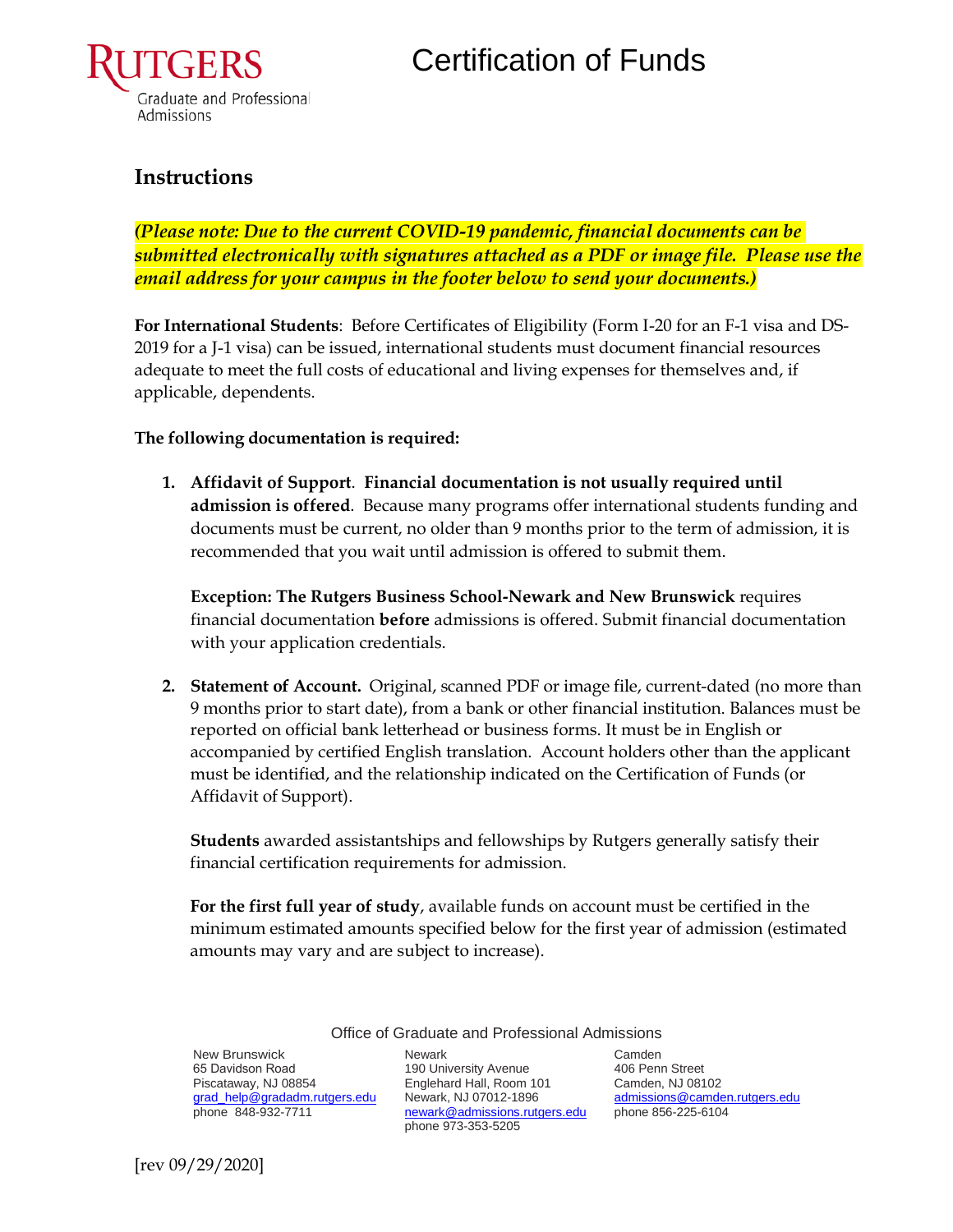# Certification of Funds



**For the second and subsequent years required to complete your degree program**, you must indicate the source(s) of projected funds to support your study. For this purpose, show the amounts and sources of funding below. Only Rutgers support already committed maybe cited. Sponsors pledging support must commit to the minimum amounts cited for each year.

**3. Original Award letter**. Recipients of awards, not from Rutgers, must provide the original award letter, with a certified English translation, if necessary, indicating the terms and conditions of the award and the total amount of annual support in U.S. dollars. Additional documentation may be required at the discretion of the Admissions office.

**Dependents**. For dependents who accompany you, please provide a list of names, relationship, dates of birth, city and country of birth, along with a copy of the passport for each dependent. You will also require additional certification of funds. See chart below.

#### **Additional Information about financial documents**

- Scanned PDF or image files and faxes are acceptable.
- FINANCIAL DOCUMENTS WILL NOT BE RETURNED TO YOU, so obtain duplicate original documents for your visa application.
- Financial documentation must be received in satisfactory form reporting sufficient funds.

Office of Graduate and Professional Admissions

New Brunswick 65 Davidson Road Piscataway, NJ 08854 [grad\\_help@gradadm.rutgers.edu](mailto:grad_help@gradadm.rutgers.edu) phone 848-932-7711

Newark 190 University Avenue Englehard Hall, Room 101 Newark, NJ 07012-1896 [newark@admissions.rutgers.edu](mailto:newark@admissions.rutgers.edu) phone 973-353-5205

Camden 406 Penn Street Camden, NJ 08102 [admissions@camden.rutgers.edu](mailto:admissions@camden.rutgers.edu) phone 856-225-6104

[rev 09/29/2020]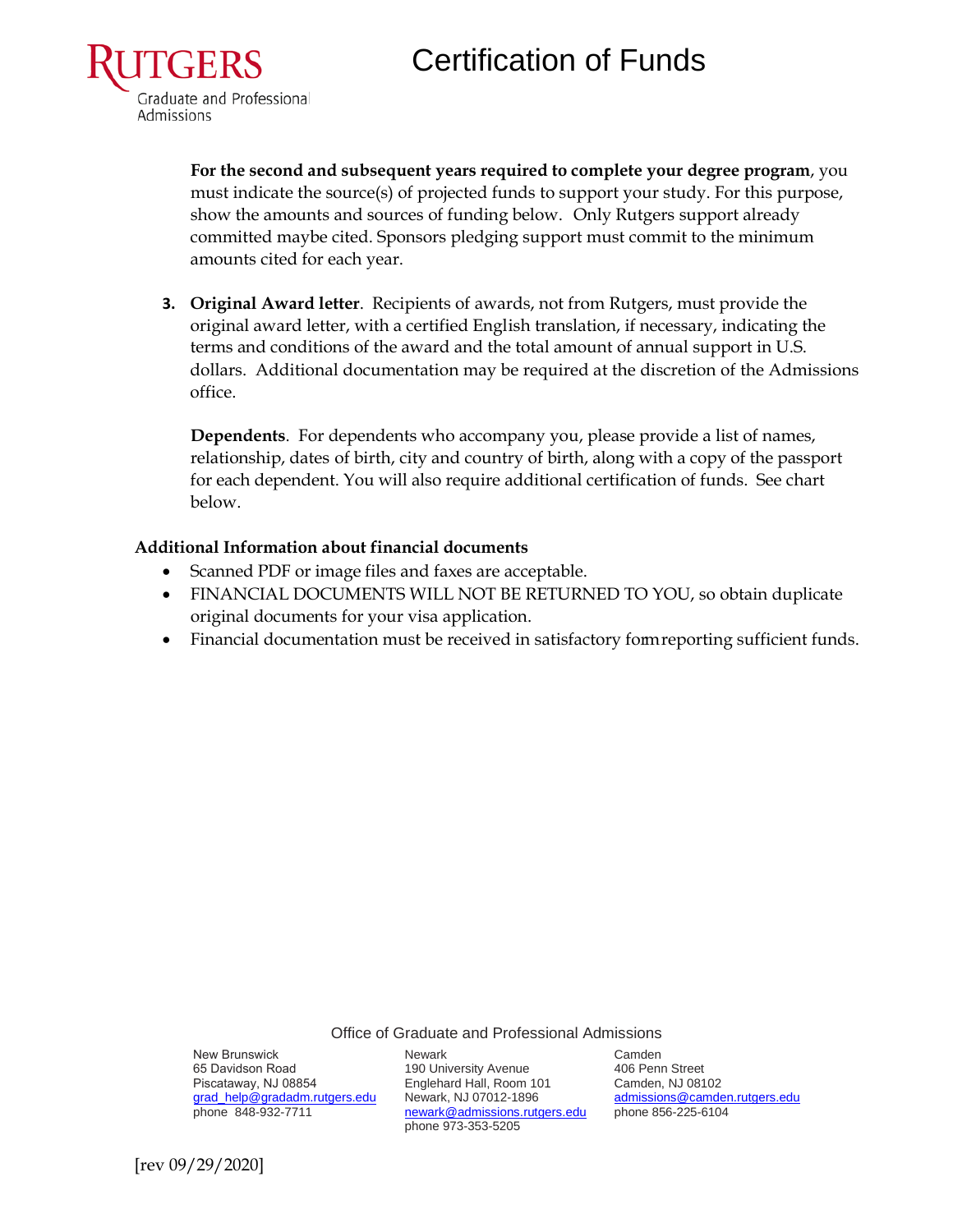

Certification of Funds

| Name of Applicant |                   |      |                  |  |
|-------------------|-------------------|------|------------------|--|
|                   | Title $(Ms./Mr.)$ | Last | First            |  |
| Date of Birth     |                   |      | Country of Birth |  |
| Program of Study  |                   |      | Email            |  |

 $\Box$  I plan to come without dependents

 $\Box$  I will be accompanied by \_\_\_\_\_\_\_ dependents. (Add \$5000 annually for spouse and \$4000 per child.)

| <b>Estimated Tuition, Fees, and Living</b><br><b>Expenses</b> | 2022     | 2023     | 2024     | 2025     |
|---------------------------------------------------------------|----------|----------|----------|----------|
| General Graduate                                              | \$58,310 | \$59,310 | \$60,310 | \$61,310 |
| Applied and Professional Psychology                           | \$66,110 | \$67,110 | \$68,110 | \$69,110 |
| Management and Labor Relations                                | \$64,110 | \$65,110 | \$66,110 | \$67,110 |
| Mathematical Finance/FSRM/Statistics-<br>Data Science         | \$69,540 | \$70,540 | \$71,540 | \$72,540 |
| EJB School of Planning & Public Policy                        | \$57,369 | \$58,369 | \$59,369 | \$60,369 |
| <b>Funding Sources</b>                                        | 2022     | 2023     | 2024     | 2025     |
| Personal Funds                                                |          |          |          |          |
| Sponsor Funds                                                 |          |          |          |          |
| Scholarship/Loan                                              |          |          |          |          |

#### **Personal Sponsor**

Account Holder(s) Name(s) Name

Relationship to Applicant **Address** Address

Scholarship/Loan Relationship to applicant

Office of Graduate and Professional Admissions

New Brunswick 65 Davidson Road Piscataway, NJ 08854 [grad\\_help@gradadm.rutgers.edu](mailto:grad_help@gradadm.rutgers.edu) phone 848-932-7711

Newark 190 University Avenue Englehard Hall, Room 101 Newark, NJ 07012-1896 [newark@admissions.rutgers.edu](mailto:newark@admissions.rutgers.edu) phone 973-353-5205

Camden 406 Penn Street Camden, NJ 08102 [admissions@camden.rutgers.edu](mailto:admissions@camden.rutgers.edu) phone 856-225-6104

[rev 09/29/2020]